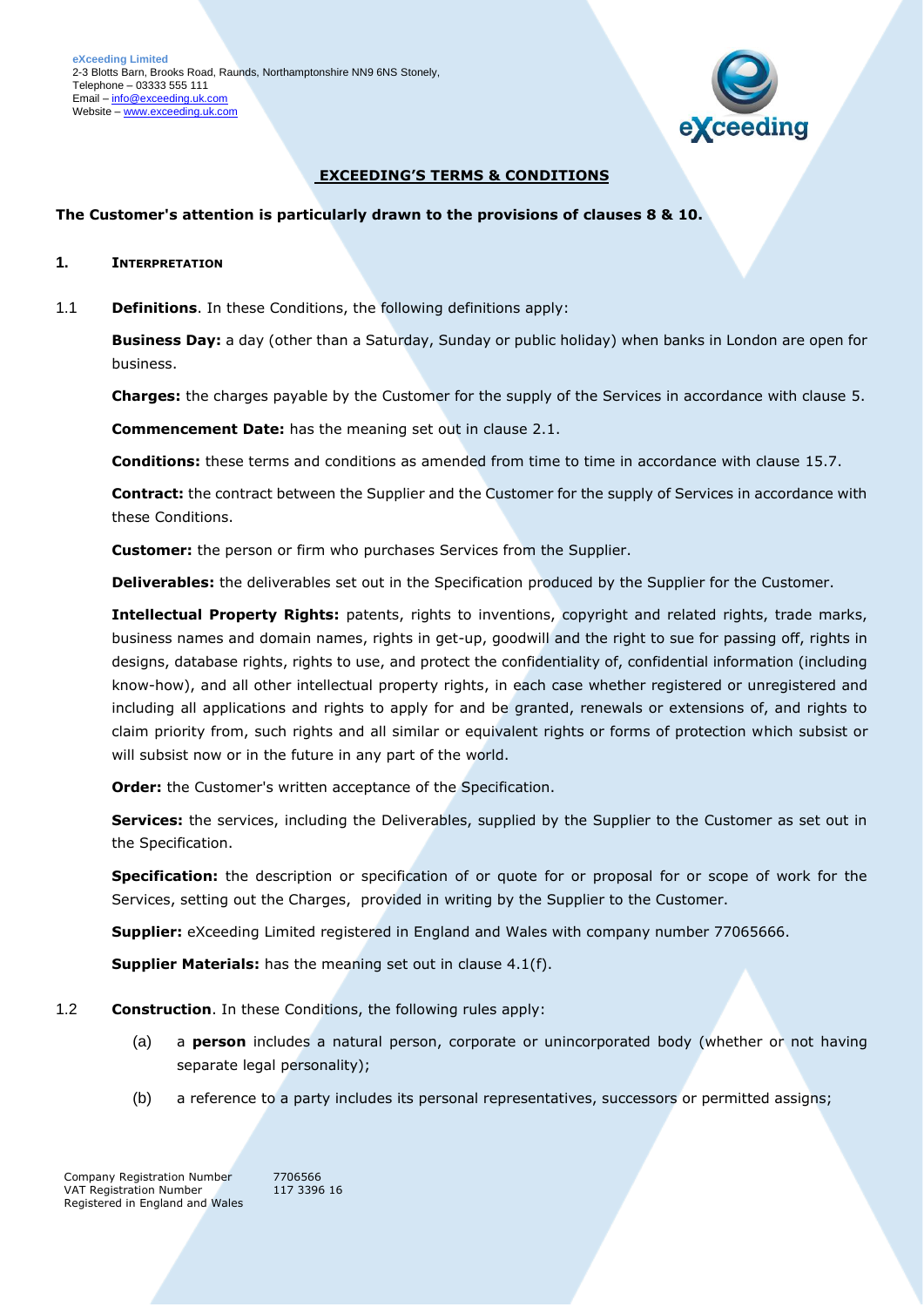

- (c) a reference to a statute or statutory provision is a reference to such statute or statutory provision as amended or re-enacted. A reference to a statute or statutory provision includes any subordinate legislation made under that statute or statutory provision, as amended or re-enacted;
- (d) any phrase introduced by the terms **including**, **include**, **in particular** or any similar expression, shall be construed as illustrative and shall not limit the sense of the words preceding those terms; and
- (e) a reference to **writing** or **written** includes faxes and e-mails.

# <span id="page-1-0"></span>**2. BASIS OF CONTRACT**

- 2.1 The Order constitutes acceptance by the Customer of the offer by the Supplier to supply Services in accordance with these Conditions on which date the Contract shall come into existence (Commencement Date).
- 2.2 The Contract constitutes the entire agreement between the parties. The Customer acknowledges that it has not relied on any statement, promise, representation, assurance or warranty made or given by or on behalf of the Supplier which is not set out in the Contract.
- 2.3 Any samples, drawings, descriptive matter or advertising issued by the Supplier, and any descriptions or illustrations contained in the Supplier's website, catalogues or brochures, are issued or published for the sole purpose of giving an approximate idea of the Services described in them. They shall not form part of the Contract or have any contractual force.
- 2.4 These Conditions apply to the Contract to the exclusion of any other terms that the Customer seeks to impose or incorporate, or which are implied by trade, custom, practice or course of dealing.
- 2.5 Any quotation given by the Supplier shall not constitute an offer, and is only valid for a period of 28 days from its date of issue.

#### **3. SUPPLY OF SERVICES**

- 3.1 The Supplier shall supply the Services to the Customer in accordance with the Specification in all material respects.
- 3.2 The Supplier shall use all reasonable endeavours to meet any performance dates set out in Specification, but any such dates shall be estimates only and time shall not be of the essence for performance of the Services.
- 3.3 The Supplier shall have the right to make any changes to the Services which are necessary to comply with any applicable law or safety requirement, or which do not materially affect the nature or quality of the Services, and the Supplier shall notify the Customer in any such event.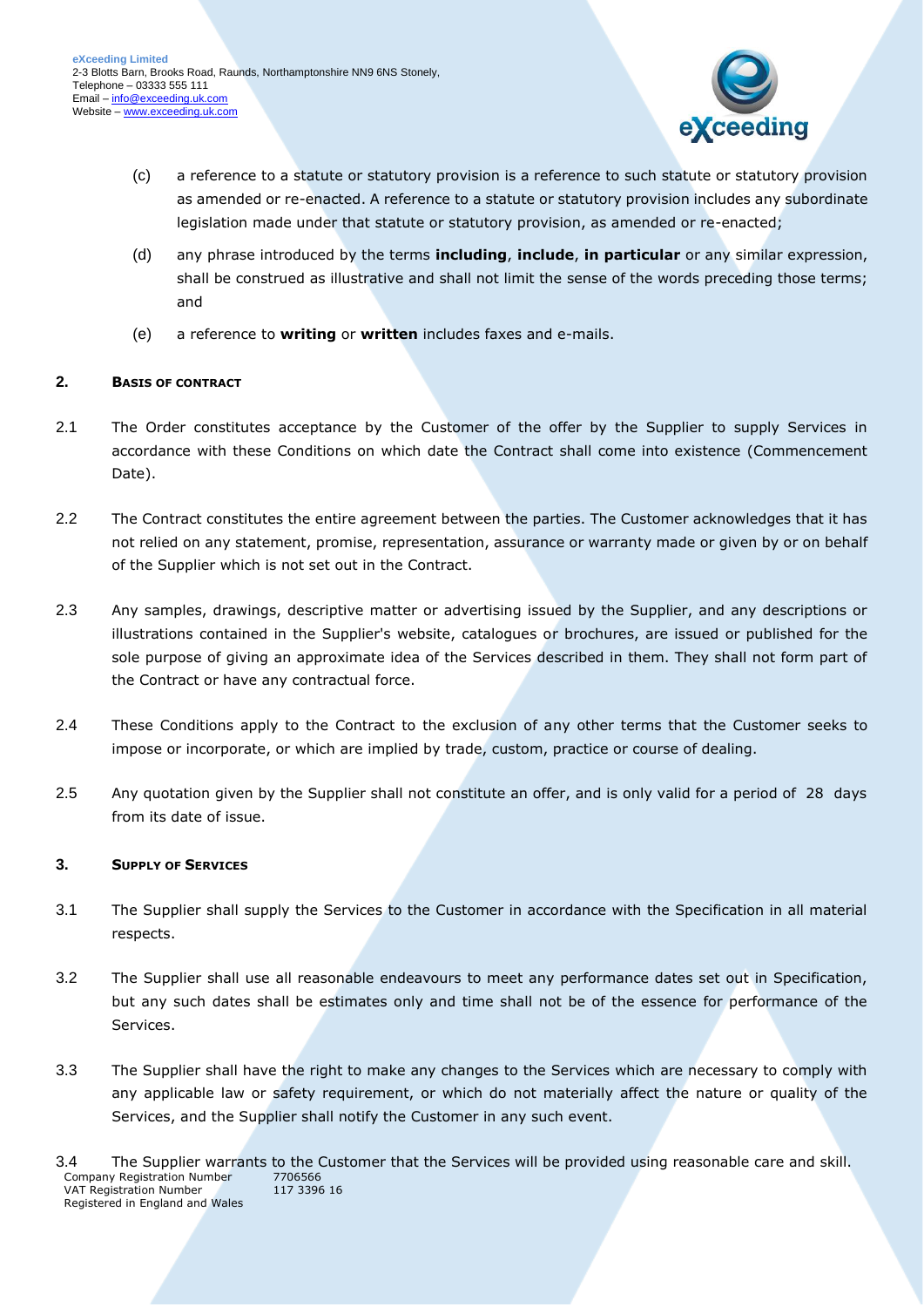

3.5 The Supplier may, in its absolute discretion, deliver the Services to the Customer either itself or by any consultant or independent contractor engaged by it.

### **4. CUSTOMER'S OBLIGATIONS**

- 4.1 The Customer shall:
	- (a) ensure that the terms of the Order and any information it provides in the Specification are complete and accurate;
	- (b) co-operate with the Supplier in all matters relating to the Services;
	- (c) provide the Supplier, its employees, agents, consultants and subcontractors, with access to the Customer's premises, office accommodation and other facilities as reasonably required by the Supplier;
	- (d) provide the Supplier with such information and materials as the Supplier may reasonably require in order to supply the Services, and ensure that such information is accurate in all material respects;
	- (e) obtain and maintain all necessary licences, permissions and consents which may be required before the date on which the Services are to start;
	- (f) keep and maintain all materials, equipment, documents and other property of the Supplier (**Supplier Materials**) at the Customer's premises in safe custody at its own risk, maintain the Supplier Materials in good condition until returned to the Supplier, and not dispose of or use the Supplier Materials other than in accordance with the Supplier's written instructions or authorisation; and
- <span id="page-2-0"></span>4.2 A Customer shall not:
	- (a) Poach the Company staff and/or consultants for a period of tweleve months after employment
- 4.3 In the event that the Customer is in breach of clause 4.2 the Customer shall be liable to the Company in the sum of £10,000 for each and every breach.
- <span id="page-2-1"></span>4.4 If the Supplier's performance of any of its obligations under the Contract is prevented or delayed by any act or omission by the Customer or failure by the Customer to perform any relevant obligation (**Customer Default**):
	- (a) the Supplier shall without limiting its other rights or remedies have the right to suspend performance of the Services until the Customer remedies the Customer Default, and to rely on the Customer Default to relieve it from the performance of any of its obligations to the extent the Customer Default prevents or delays the Supplier's performance of any of its obligations;
	- (b) the Supplier shall not be liable for any costs or losses sustained or incurred by the Customer arising directly or indirectly from the Supplier's failure or delay to perform any of its obligations as set out in this clause [4.4;](#page-2-1) and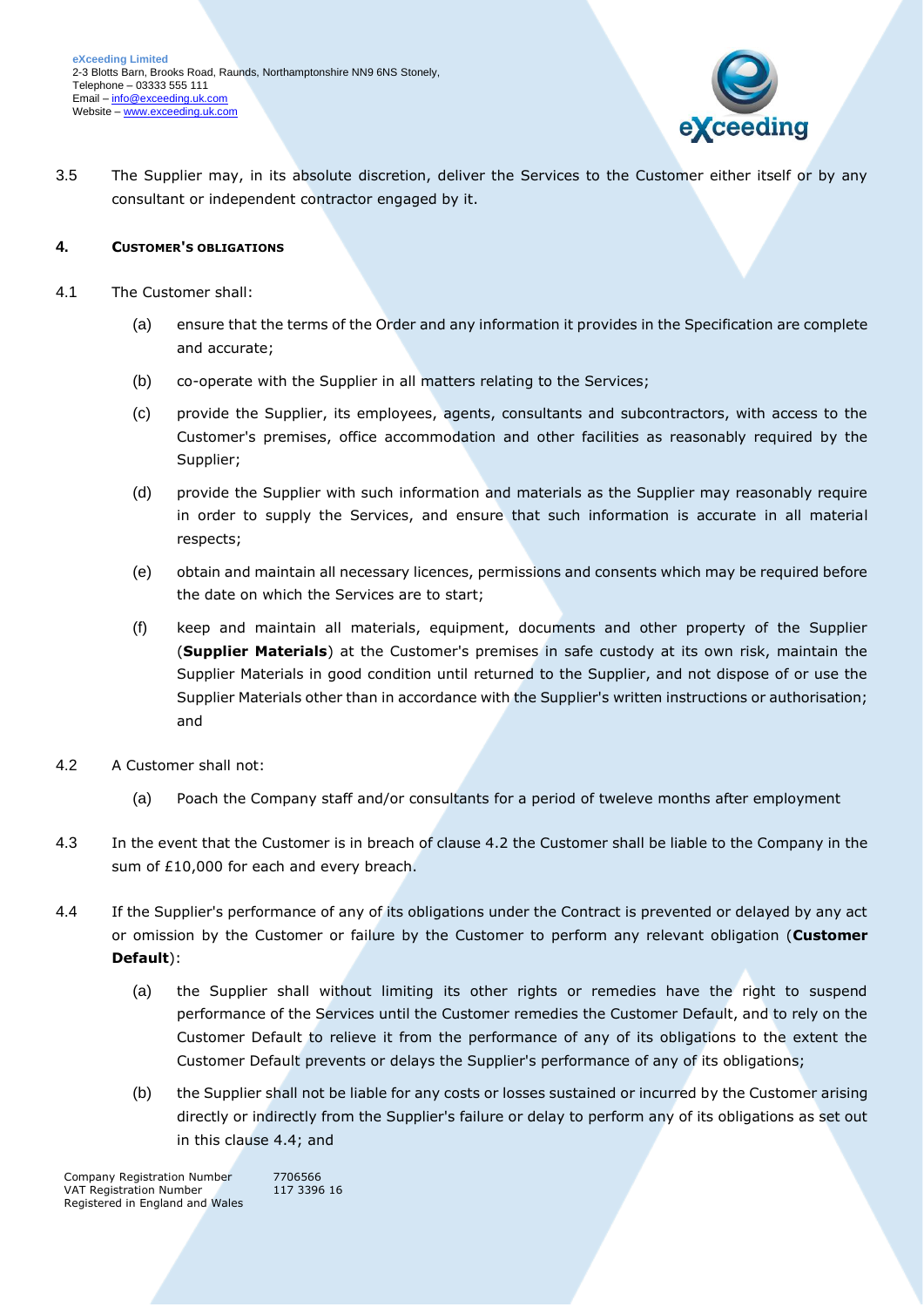

- (c) the Customer shall reimburse the Supplier on written demand for any costs or losses sustained or incurred by the Supplier arising directly or indirectly from the Customer Default.
- 4.5 The Customer shall not employ or offer to employ any consultant engaged by the Supplier to the deliver the Services or any of the Supplier's employees either as consultants to or employees of, or in any capacity whatsoever for, the Customer during the term of this Contract and for a period of twelve months after termination of this Contract.

#### <span id="page-3-0"></span>**5. STAFF OBLIGATIONS**

- 5.1 All of Companies staff and consultants are engaged under contracts that include restrictive covenants.
- 5.2 By entering into this agreement, the customer acknowledges and agrees that they shall not do anything whether by act or omission to put the Company's staff or consultants in breach of their restrictive covenants.
- 5.3 In the event that you are in breach of this clause 5 they shall be liable to the Company in the sum of £10,000 for each and every breach.

#### **6. CHARGES AND PAYMENT**

- 6.1 The Charges for the Services are set out in the Specification. Where the Charges for the Services are on a time and materials basis:
	- (a) the Charges shall be calculated in accordance with the Supplier's standard daily fee rates, as set out in the Order
	- (b) the Supplier's standard daily fee rates for each individual are calculated on the basis of a seven and a half hour day
	- (c) the Supplier shall be entitled to charge an overtime rate of twenty-five per cent of the standard daily fee rate on a pro-rata basis for each part day or for any time worked by individuals whom it engages on the Services; and
	- (d) the Supplier shall be entitled to charge the Customer for any expenses reasonably incurred by the individuals whom the Supplier engages in connection with the Services including, but not limited to, travelling expenses, hotel costs, subsistence and any associated expenses, and for the cost of services provided by third parties and required by the Supplier for the performance of the Services, and for the cost of any materials. Car mileage will be charged at 45p per mile.
- 6.2 The Supplier reserves the right to increase its standard daily fee rates, provided that such charges cannot be increased more than once in any 12 month period. The Supplier will give the Customer written notice of any such increase two months before the proposed date of the increase. If such increase is not acceptable to the Customer, it shall notify the Supplier in writing within four weeks of the date of the Supplier's notice and the Supplier shall have the right without limiting its other rights or remedies to terminate the Contract by giving four weeks' written notice to the Customer.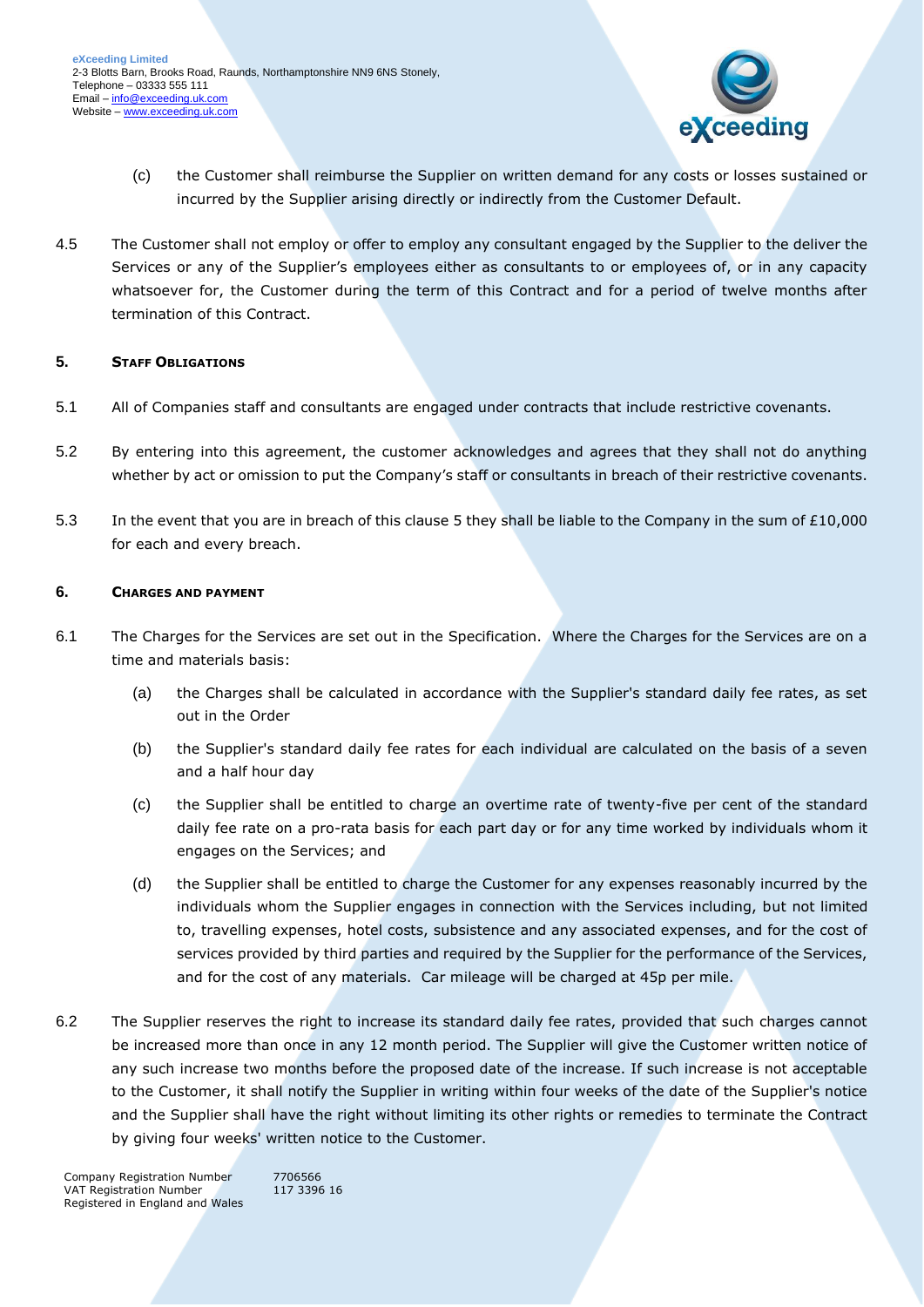

- 6.3 In cases where Charges are on a time and materials basis the Supplier shall invoice the Customer monthly in arrears or on completion of the Contract whichever is earlier.
- 6.4 In cases where a fixed Charge for the Services is agreed, the Charge shall be paid as to 33 per cent upon Order, as to 33 percent upon commencement of delivery of the Services and as to the balance on completion of the Contract. The Supplier reserves the right to invoice the final monies owed on fixed Charge engagements where delays to the project are due to Customer availability, or the project runs beyond the planned term. Upon receipt of a valid invoice the Customer will make payment within due payment terms, the Supplier will provide the services until the project is completed to the Customer satisfaction.
- 6.5 In the event that the Specification provides for any performance or outcome based bonus, or fees based upon achieved cost savings for the Customer or the award of business to the Customer, the Customer shall notify the Supplier immediately the Supplier's entitlement to such bonuses or fees as arisen. The Supplier shall then be entitled to invoice the Customer for such bonuses or fees.
	- (a) The Customer shall pay each invoice for Charges submitted by the Supplier within 14 days of the date of the invoice; and
	- (b) in full and in cleared funds to a bank account nominated in writing by the Supplier, and
	- (c) the Customer shall pay each invoice for expenses payable under clause 5.1(d) within 14 days of the date of each invoice submitted by the Supplier; and time for payment shall be of the essence of the Contract.
- 6.6 All amounts payable by the Customer under the Contract are exclusive of amounts in respect of value added tax chargeable for the time being (**VAT**). Where any taxable supply for VAT purposes is made under the Contract by the Supplier to the Customer, the Customer shall, on receipt of a valid VAT invoice from the Supplier, pay to the Supplier such additional amounts in respect of VAT as are chargeable on the supply of the Services at the same time as payment is due for the supply of the Services.
- 6.7 If the Customer fails to make any payment due to the Supplier under the Contract by the due date for payment , then the Customer shall pay interest on the overdue amount at the rate of 4% per cent per annum above Barclays Bank PLC's base rate from time to time. Such interest shall accrue on a daily basis from the due date until actual payment of the overdue amount, whether before or after judgment. The Customer shall pay the interest together with the overdue amount.
- 6.8 The Customer shall pay all amounts due under the Contract in full without any set-off, counterclaim, deduction or withholding (except for any deduction or withholding required by law). The Supplier may at any time, without limiting its other rights or remedies, set off any amount owing to it by the Customer against any amount payable by the Supplier to the Customer.

# **7. INTELLECTUAL PROPERTY RIGHTS**

7.1 All Intellectual Property Rights in or arising out of or in connection with the Services shall be owned by the Supplier.

Company Registration Number 7706566<br>VAT Registration Number 117 3396 16 VAT Registration Number Registered in England and Wales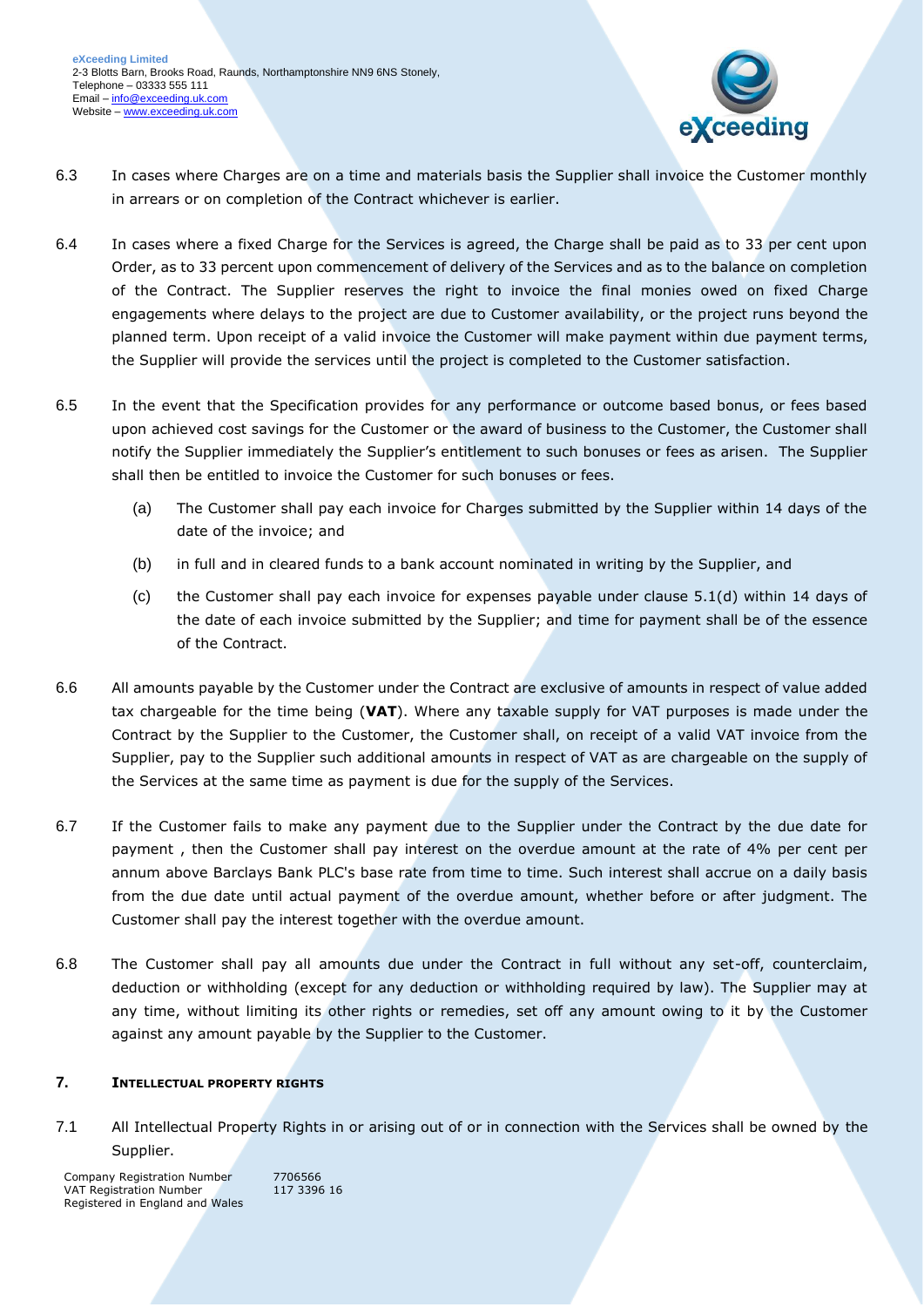

- 7.2 The Customer acknowledges that, in respect of any third party Intellectual Property Rights, the Customer's use of any such Intellectual Property Rights is conditional on the Supplier obtaining a written licence from the relevant licensor on such terms as will entitle the Supplier to license such rights to the Customer.
- 7.3 All Supplier Materials are the exclusive property of the Supplier.

# <span id="page-5-0"></span>**8. CONFIDENTIALITY**

A party (**receiving party**) shall keep in strict confidence all technical or commercial know-how, specifications, inventions, processes or initiatives which are of a confidential nature and have been disclosed to the receiving party by the other party (**disclosing party**), its employees, agents or subcontractors, and any other confidential information concerning the disclosing party's business, its products and services which the receiving party may obtain. The receiving party shall only disclose such confidential information to those of its employees, agents and subcontractors who need to know it for the purpose of discharging the receiving party's obligations under the Contract, and shall ensure that such employees, agents and subcontractors comply with the obligations set out in this clause as though they were a party to the Contract. The receiving party may also disclose such of the disclosing party's confidential information as is required to be disclosed by law, any governmental or regulatory authority or by a court of competent jurisdiction. This clause [8](#page-5-0) shall survive termination of the Contract.

#### **9. CANCELATION**

- 9.1 The Customer hereby agrees that they will pay 50% of the agreed total fee or total estimated fee should the Customer cancel the order following it being accepted by the Supplier prior to the Supplier commencing Services.
- 9.2 The Customer hereby agrees that they will pay 100% of the agreed total fee or total estimated fee should the Customer cancel the order following it being accepted by the Supplier once the Supplier commences the delivery of Services.

#### **10. MARKETING**

10.1 The Customer hereby agrees that the Supplier may use the Customer's name and logo for marketing purposes and publicise that the Customer is using, or has used, the Services including, but not limited to, publication on the Supplier's website and in marketing material.

#### <span id="page-5-1"></span>**11. LIMITATION OF LIABILITY: THE CUSTOMER'S ATTENTION IS PARTICULARLY DRAWN TO THIS CLAUSE**

- 11.1 Nothing in these Conditions shall limit or exclude the Supplier's liability for:
	- (a) death or personal injury caused by its negligence, or the negligence of its employees, agents or subcontractors;
	- (b) fraud or fraudulent misrepresentation; or

Company Registration Number 7706566<br>VAT Registration Number 117 3396 16 VAT Registration Number Registered in England and Wales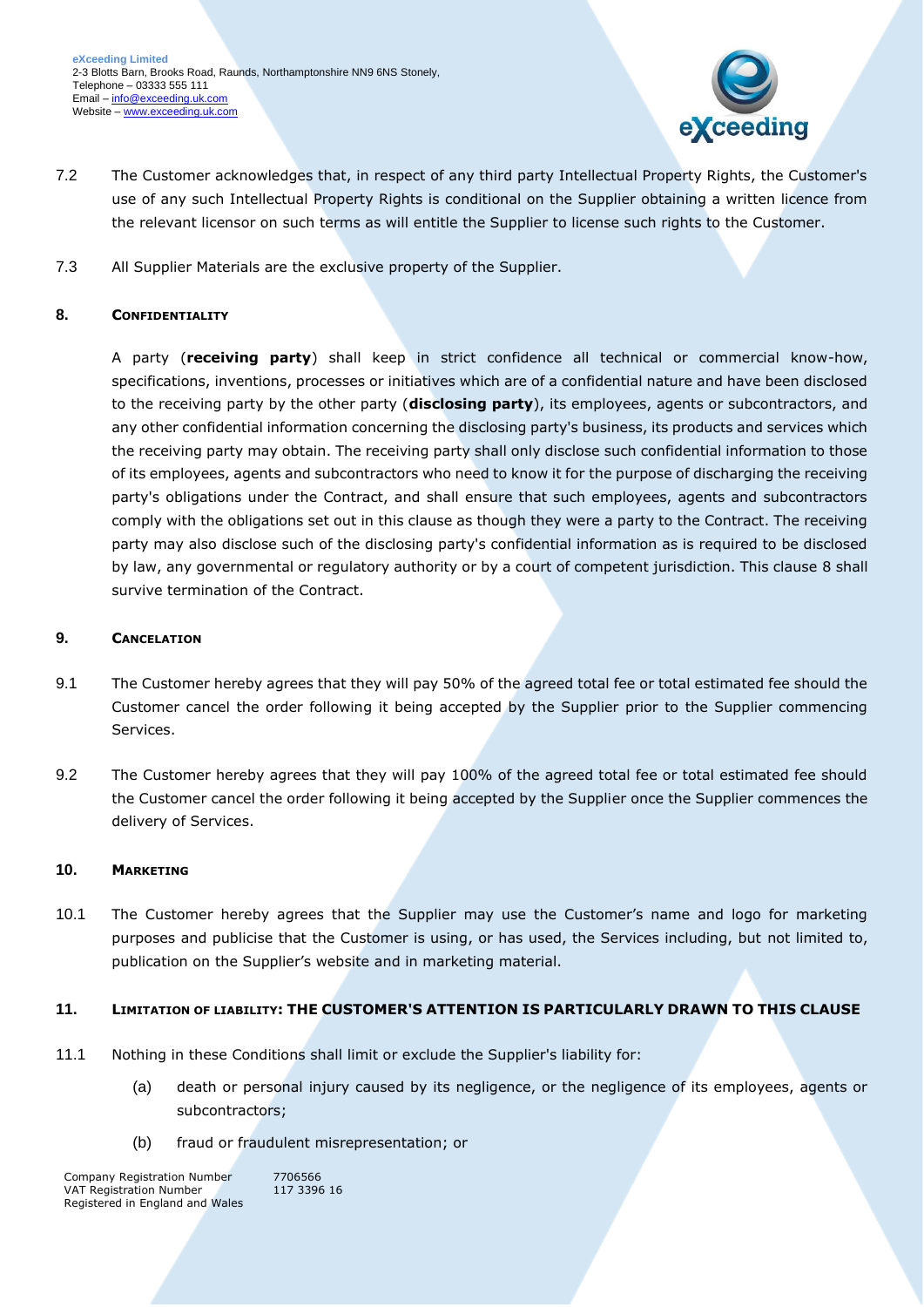

- (c) breach of the terms implied by section 2 of the Supply of Goods and Services Act 1982 (title and quiet possession).
- 11.2 Subject to clause [11.1:](#page-5-1)
	- (a) the Supplier shall under no circumstances whatever be liable to the Customer, whether in contract, tort (including negligence), breach of statutory duty, or otherwise, for any loss of profit, or any indirect or consequential loss arising under or in connection with the Contract; and
	- (b) the Supplier's total liability to the Customer in respect of all other losses arising under or in connection with the Contract, whether in contract, tort (including negligence), breach of statutory duty, or otherwise, shall in no circumstances exceed the total amount Charges actually paid by the Customer to the Supplier.
- 11.3 The terms implied by sections 3 to 5 of the Supply of Goods and Services Act 1982 are, to the fullest extent permitted by law, excluded from the Contract.
- 11.4 This clause 9 shall survive termination of the Contract.

# **12. TERMINATION**

- 12.1 Without limiting its other rights or remedies, in the case of Services supplied on an ongoing basis, either party may terminate the Contract by giving the other party two months' written notice.
- <span id="page-6-0"></span>12.2 Without limiting its other rights or remedies, either party may terminate the Contract with immediate effect by giving written notice to the other party if:
	- (a) the other party commits a material breach of any term of the Contract and (if such a breach is remediable) fails to remedy that breach within 21 days of that party being notified in writing to do so;
	- (b) the other party suspends, or threatens to suspend, payment of its debts or is unable to pay its debts as they fall due or admits inability to pay its debts or (being a company or limited liability partnership) is deemed unable to pay its debts within the meaning of section 123 of the Insolvency Act 1986 or (being an individual) is deemed either unable to pay its debts or as having no reasonable prospect of so doing, in either case, within the meaning of section 268 of the Insolvency Act 1986 or (being a partnership) has any partner to whom any of the foregoing apply;
	- (c) the other party commences negotiations with all or any class of its creditors with a view to rescheduling any of its debts, or makes a proposal for or enters into any compromise or arrangement with its creditors other than (where a company) for the sole purpose of a scheme for a solvent amalgamation of that other party with one or more other companies or the solvent reconstruction of that other party;
	- (d) a petition is filed, a notice is given, a resolution is passed, or an order is made, for or in connection with the winding up of that other party (being a company) other than for the sole purpose of a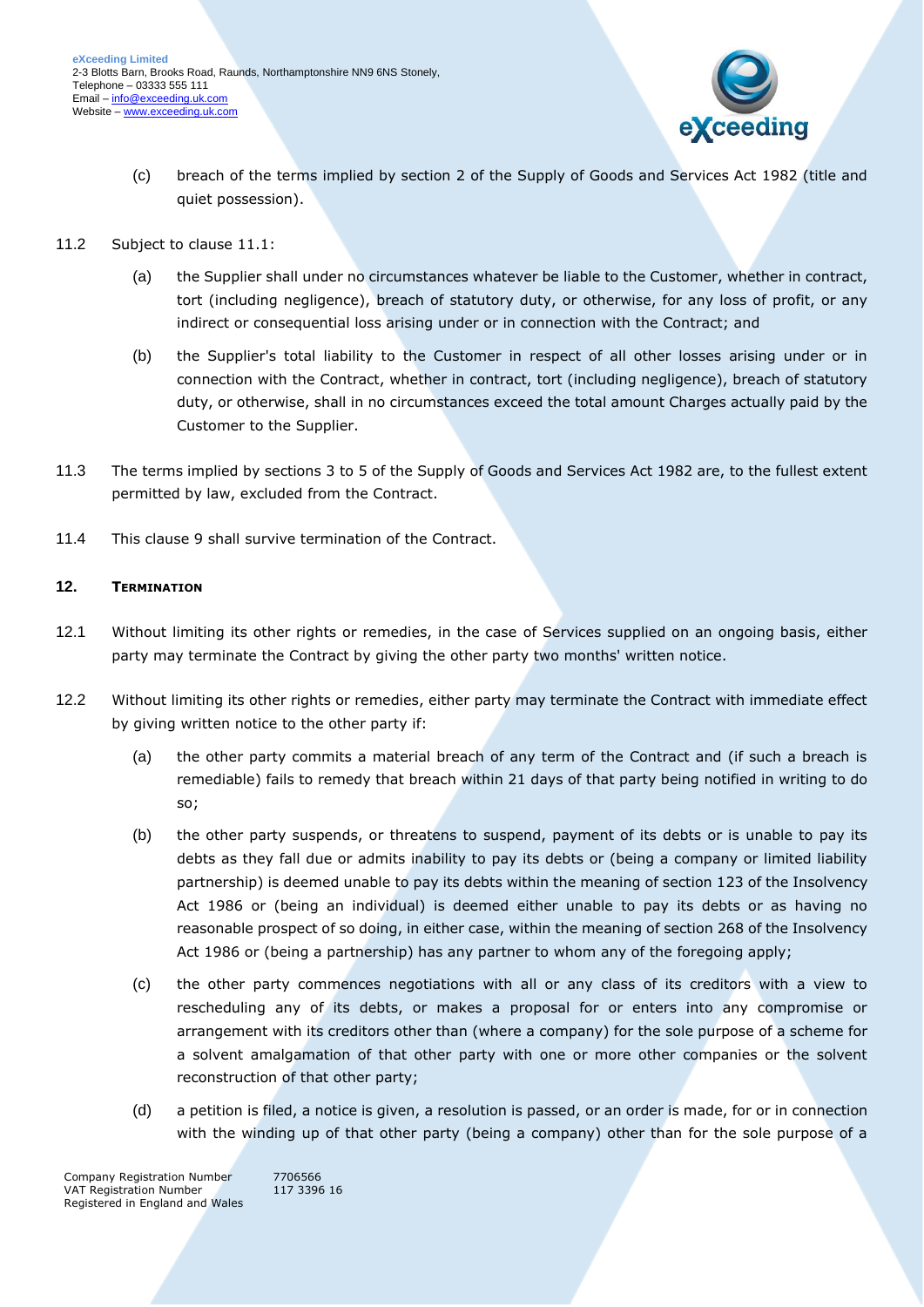

scheme for a solvent amalgamation of that other party with one or more other companies or the solvent reconstruction of that other party;

- (e) the other party (being an individual) is the subject of a bankruptcy petition or order;
- (f) a creditor or encumbrancer of the other party attaches or takes possession of, or a distress, execution, sequestration or other such process is levied or enforced on or sued against, the whole or any part of its assets and such attachment or process is not discharged within 14 days;
- (g) an application is made to court, or an order is made, for the appointment of an administrator or if a notice of intention to appoint an administrator is given or if an administrator is appointed over the other party (being a company);
- (h) the holder of a qualifying floating charge over the assets of that other party (being a company) has become entitled to appoint or has appointed an administrative receiver;
- <span id="page-7-0"></span>(i) a person becomes entitled to appoint a receiver over the assets of the other party or a receiver is appointed over the assets of the other party;
- (j) any event occurs or proceeding is taken with respect to the other party in any jurisdiction to which it is subject that has an effect equivalent or similar to any of the events mentioned in clause [12.2\(b\)](#page-6-0) to clause [12.2\(i\)](#page-7-0) (inclusive);
- (k) the other party suspends or ceases, or threatens to suspend or cease, to carry on all or a substantial part of its business;
- (l) the other party's financial position deteriorates to such an extent that in the Supplier's opinion the Customer's capability to adequately fulfil its obligations under the Contract has been placed in jeopardy; or
- <span id="page-7-1"></span>(m) the other party (being an individual) dies or, by reason of illness or incapacity (whether mental or physical), is incapable of managing his own affairs or becomes a patient under any mental health legislation.
- 12.3 Without limiting its other rights or remedies, the Supplier may terminate the Contract with immediate effect by giving written notice to the Customer if the Customer fails to pay any amount due under this Contract on the due date for payment and fails to pay all outstanding amounts within 14 days after being notified in writing to do so.
- 12.4 Without limiting its other rights or remedies, the Supplier may suspend the provision of the Services under the Contract or any other contract between the Customer and the Supplier if the Customer becomes subject to any of the events listed in clause [12.2\(b\)\)](#page-6-0) to clause [12.2\(m\),](#page-7-1) or the Supplier reasonably believes that the Customer is about to become subject to any of them, or if the Customer fails to pay any amount due under this Contract on the due date for payment.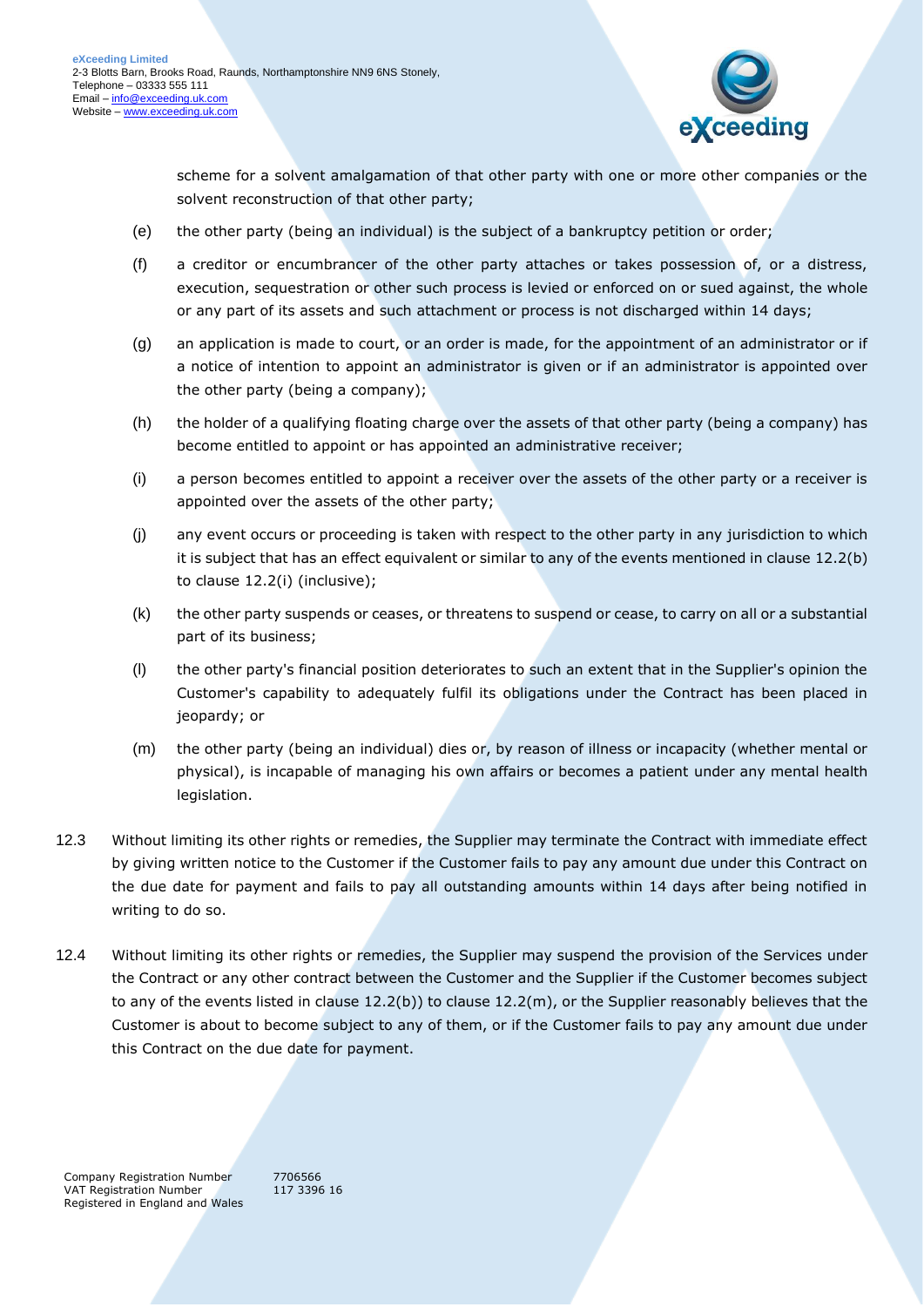

#### **13. CONSEQUENCES OF TERMINATION**

On termination of the Contract for any reason:

- (a) the Customer shall immediately pay to the Supplier all of the Supplier's outstanding unpaid invoices and interest and, in respect of Services supplied but for which no invoice has been submitted, the Supplier shall submit an invoice, which shall be payable by the Customer immediately on receipt;
- (b) the Customer shall return all of the Supplier Materials and any Deliverables which have not been fully paid for. If the Customer fails to do so, then the Supplier may enter the Customer's premises and take possession of them. Until they have been returned, the Customer shall be solely responsible for their safekeeping and will not use them for any purpose not connected with this Contract;
- (c) the accrued rights, remedies, obligations and liabilities of the parties as at expiry or termination shall be unaffected, including the right to claim damages in respect of any breach of the Contract which existed at or before the date of termination or expiry; and
- (d) clauses which expressly or by implication survive termination shall continue in full force and effect.

#### **14. FORCE MAJEURE**

- 14.1 For the purposes of this Contract, **Force Majeure Event** means an event beyond the reasonable control of the Supplier including but not limited to strikes, lock-outs or other industrial disputes (whether involving the workforce of the Supplier or any other party), failure of a utility service or transport network, act of God, war, riot, civil commotion, malicious damage, compliance with any law or governmental order, rule, regulation or direction, accident, breakdown of plant or machinery, fire, flood, storm or default of suppliers or subcontractors.
- 14.2 The Supplier shall not be liable to the Customer as a result of any delay or failure to perform its obligations under this Contract as a result of a Force Majeure Event.
- 14.3 If the Force Majeure Event prevents the Supplier from providing any of the Services for more than 4 weeks, the Supplier shall, without limiting its other rights or remedies, have the right to terminate this Contract immediately by giving written notice to the Customer.

#### **15. GENERAL**

#### 15.1 **Assignment and other dealings.**

- (a) The Supplier may at any time assign, transfer, mortgage, charge, subcontract or deal in any other manner with all or any of its rights under the Contract and may subcontract or delegate in any manner any or all of its obligations under the Contract to any third party or agent.
- (b) The Customer shall not, without the prior written consent of the Supplier, assign, transfer, mortgage, charge, subcontract, declare a trust over or deal in any other manner with any or all of its rights or obligations under the Contract.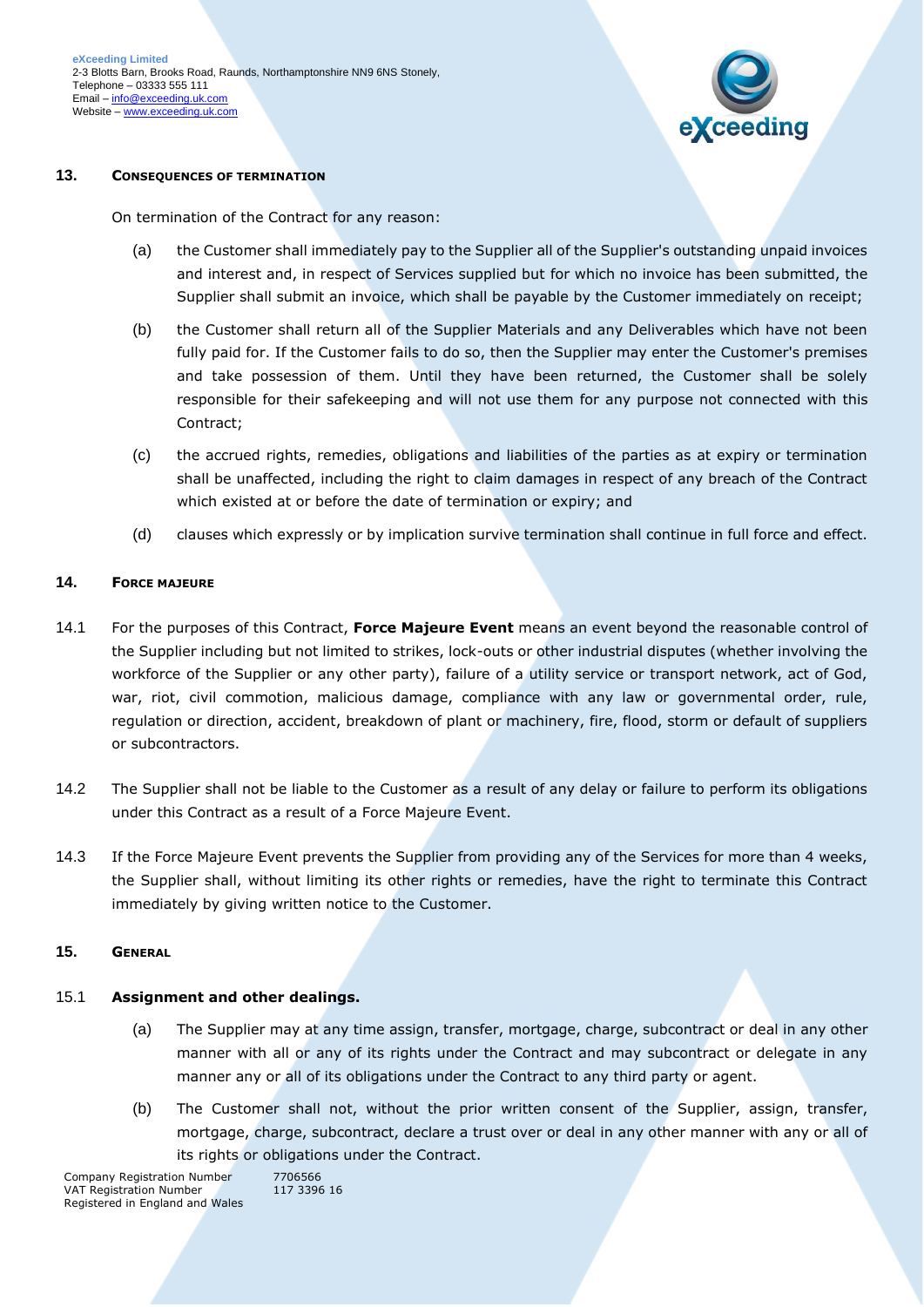

## <span id="page-9-1"></span>15.2 **Notices.**

- (a) Any notice or other communication given to a party under or in connection with the Contract shall be in writing, addressed to that party at its registered office (if it is a company) or its principal place of business (in any other case) or such other address as that party may have specified to the other party in writing in accordance with this clause, and shall be delivered personally, sent by prepaid first class post or other next working day delivery service, commercial courier, fax or e-mail.
- (b) A notice or other communication shall be deemed to have been received: if delivered personally, when left at the address referred to in clause [15.2\(a\);](#page-9-1) if sent by pre-paid first class post or other next working day delivery service, at 9.00 am on the second Business Day after posting; if delivered by commercial courier, on the date and at the time that the courier's delivery receipt is signed; or, if sent by fax or e-mail, one Business Day after transmission.
- (c) The provisions of this clause shall not apply to the service of any proceedings or other documents in any legal action.

## 15.3 **Severance.**

- (a) If any provision or part-provision of the Contract is or becomes invalid, illegal or unenforceable, it shall be deemed modified to the minimum extent necessary to make it valid, legal and enforceable. If such modification is not possible, the relevant provision or part-provision shall be deemed deleted. Any modification to or deletion of a provision or part-provision under this clause shall not affect the validity and enforceability of the rest of the Contract.
- (b) If one party gives notice to the other of the possibility that any provision or part-provision of this Contract is invalid, illegal or unenforceable, the parties shall negotiate in good faith to amend such provision so that, as amended, it is legal, valid and enforceable, and, to the greatest extent possible, achieves the intended commercial result of the original provision.
- 15.4 **Waiver.** A waiver of any right under the Contract or law is only effective if it is in writing and shall not be deemed to be a waiver of any subsequent breach or default. No failure or delay by a party in exercising any right or remedy provided under the Contract or by law shall constitute a waiver of that or any other right or remedy, nor shall it prevent or restrict its further exercise of that or any other right or remedy. No single or partial exercise of such right or remedy shall prevent or restrict the further exercise of that or any other right or remedy.
- 15.5 **No partnership or agency.** Nothing in the Contract is intended to, or shall be deemed to, establish any partnership or joint venture between the parties, nor constitute either party the agent of the other for any purpose. Neither party shall have authority to act as agent for, or to bind, the other party in any way.
- 15.6 **Third parties.** A person who is not a party to the Contract shall not have any rights to enforce its terms.
- <span id="page-9-0"></span>15.7 **Variation.** Except as set out in these Conditions, no variation of the Contract, including the introduction of any additional terms and conditions, shall be effective unless it is agreed in writing and signed by the Supplier.